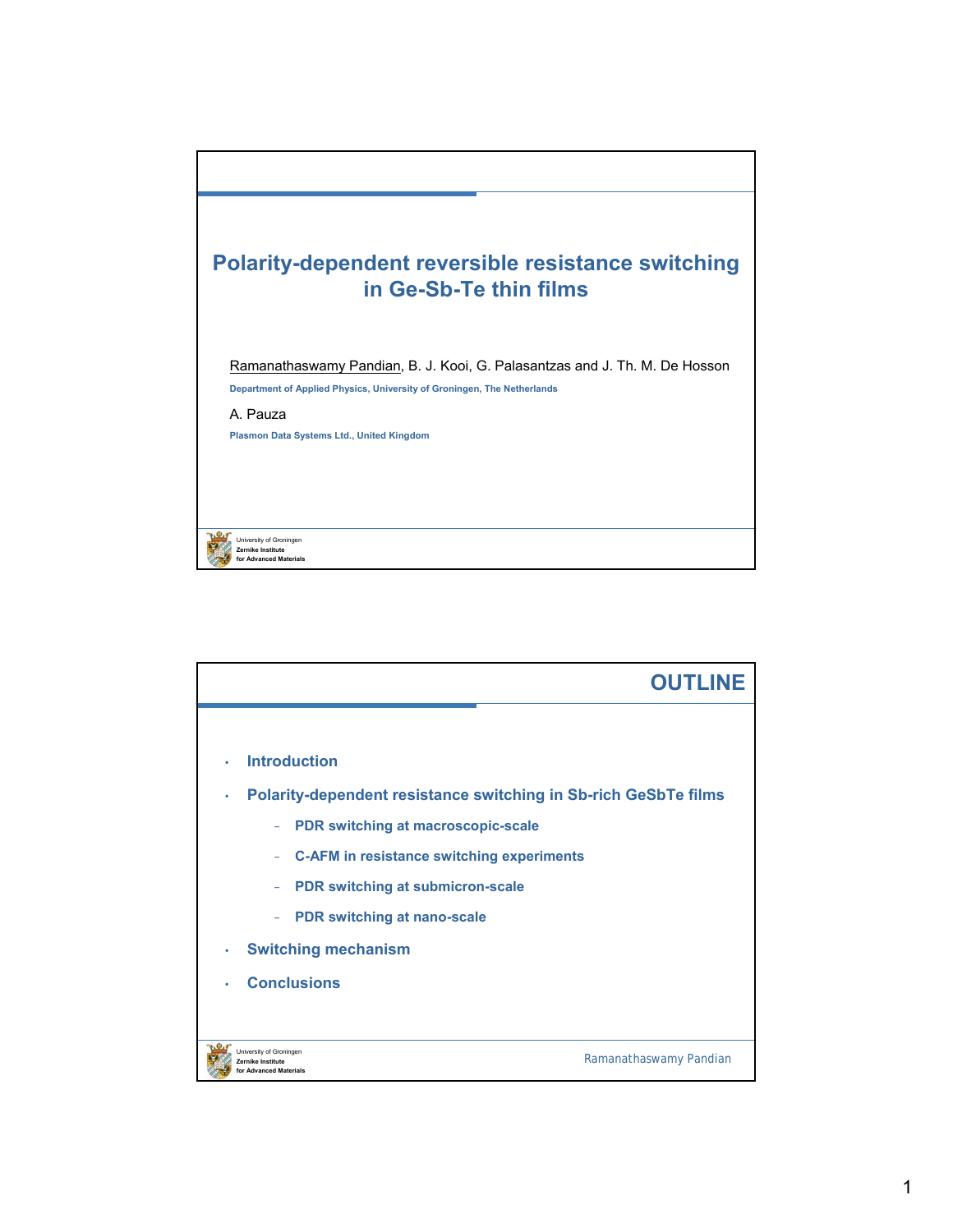|                                                                                                              | <b>INTRODUCTION</b> |                                                                  |  |
|--------------------------------------------------------------------------------------------------------------|---------------------|------------------------------------------------------------------|--|
| Possible future nonvolatile memories                                                                         |                     |                                                                  |  |
|                                                                                                              | <b>RAM</b> type     | <b>Mechanism</b>                                                 |  |
|                                                                                                              | P-RAM               | phase-change                                                     |  |
|                                                                                                              | F-RAM               | ferro-electricity                                                |  |
|                                                                                                              | M-RAM               | magneto-resistance                                               |  |
|                                                                                                              | R-RAM               | electrical-resistance                                            |  |
| R-RAM is attractive, utilizing verity of materials including chalcogenides                                   |                     |                                                                  |  |
|                                                                                                              | <b>P-RAM</b>        | resistance switching based on amorphous-crystalline phase-change |  |
| Chalcogenides<br><b>R-RAM</b><br>resistance switching related to ionic and electronic conductivities         |                     |                                                                  |  |
| Both $\Omega$ -switching mechanisms have been treated separately so far, unified approach would be valuable. |                     |                                                                  |  |
| Jniversity of Groningen<br>Ramanathaswamy Pandian<br>Zernike Institute<br>or Advanced Materials              |                     |                                                                  |  |

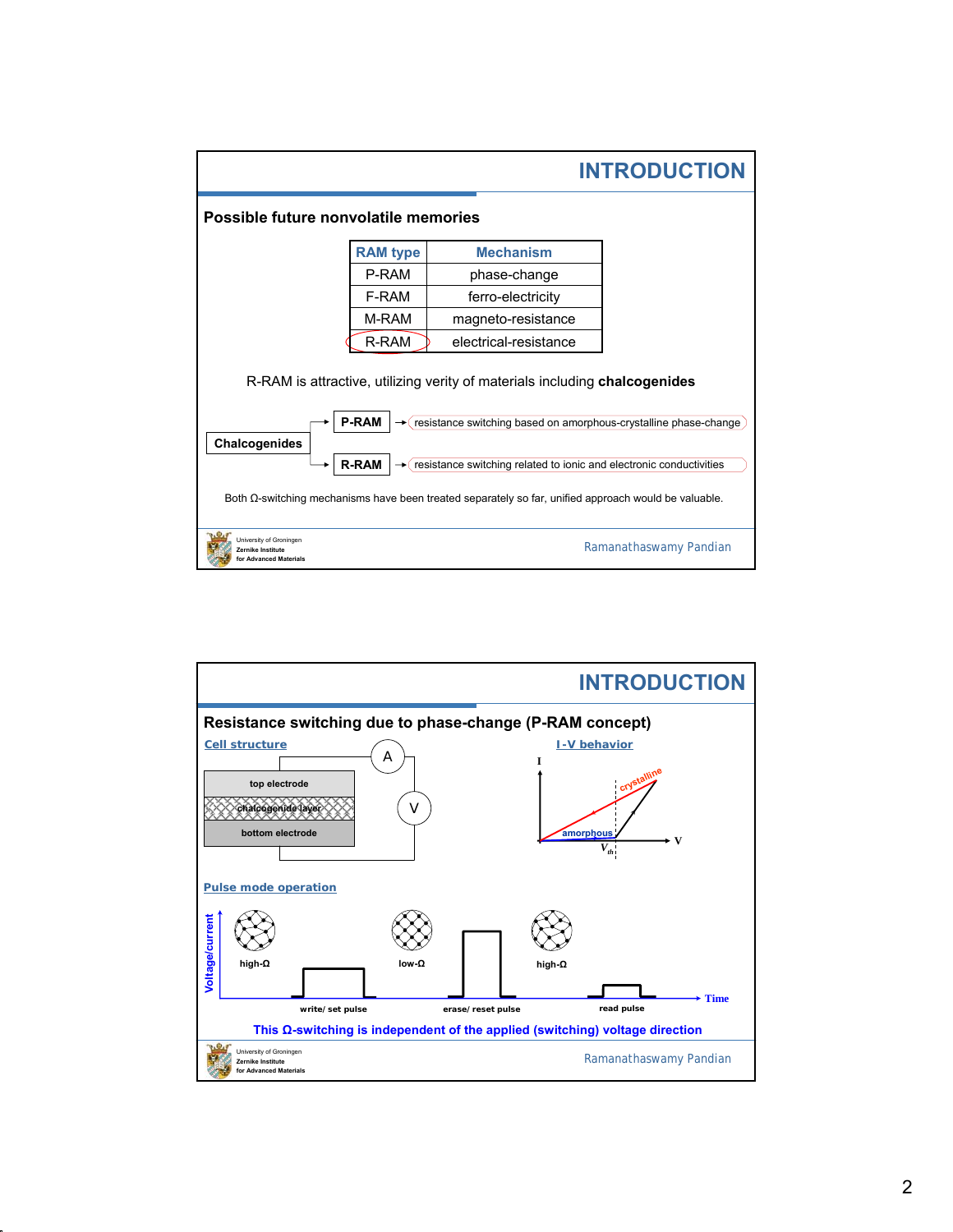

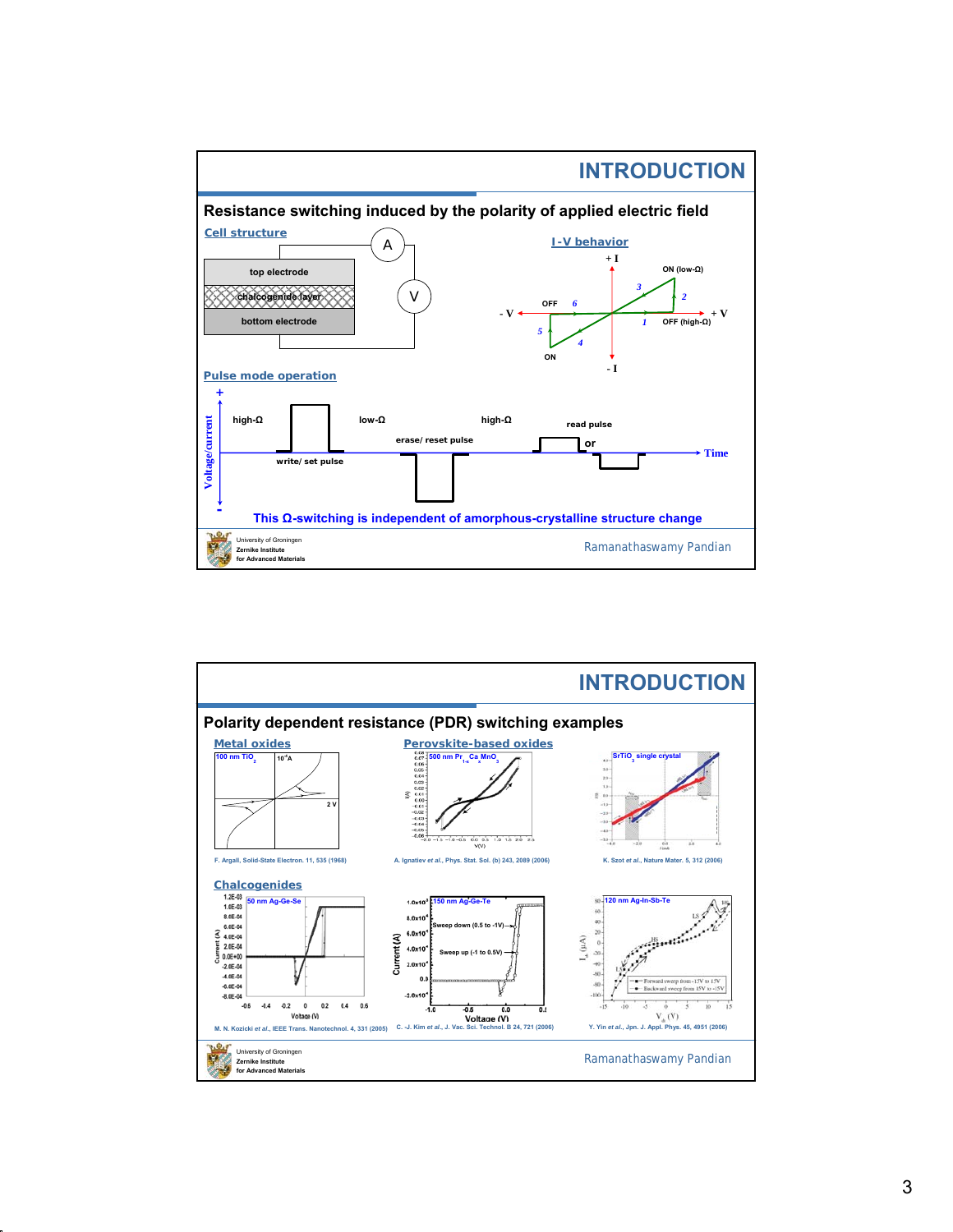

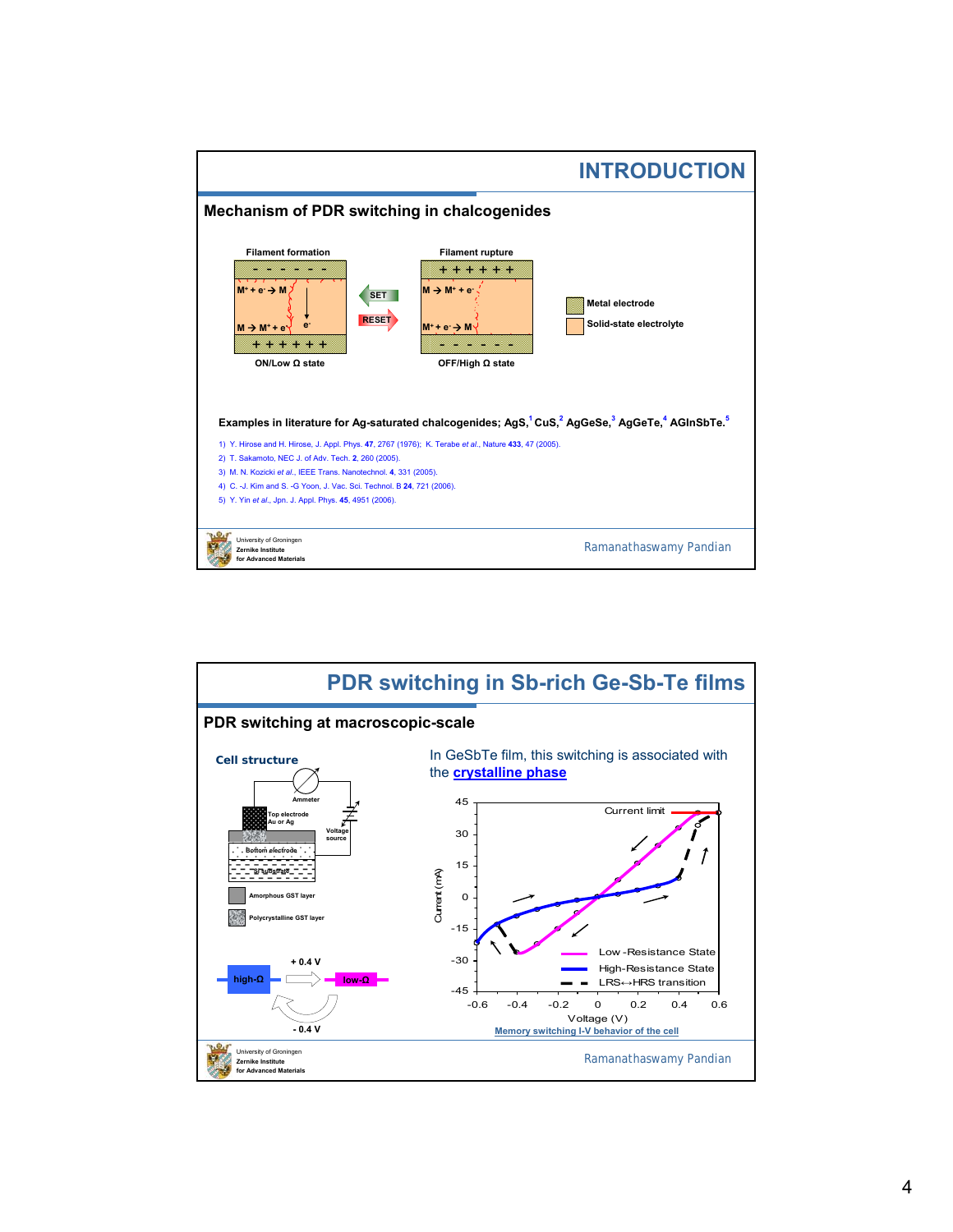

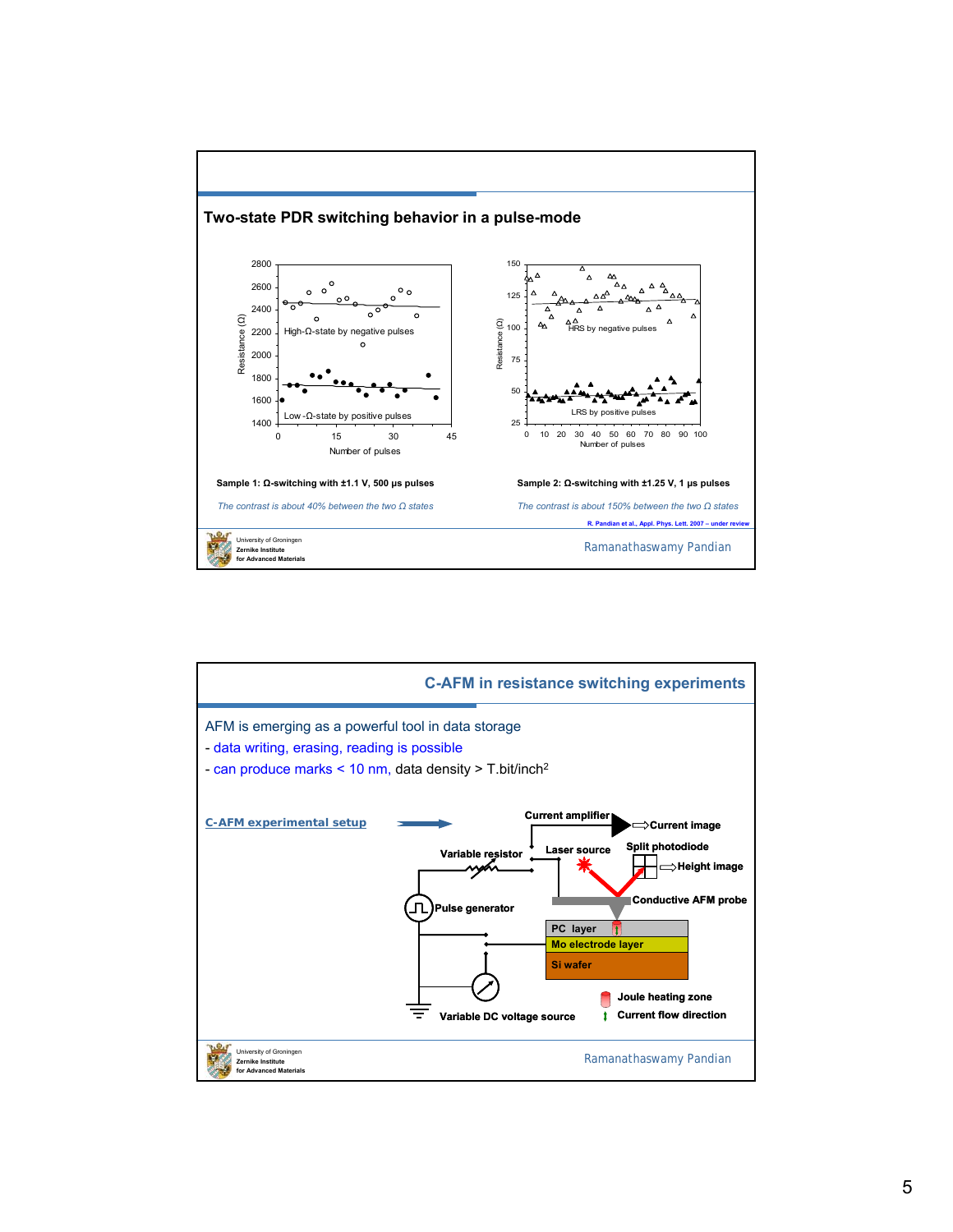

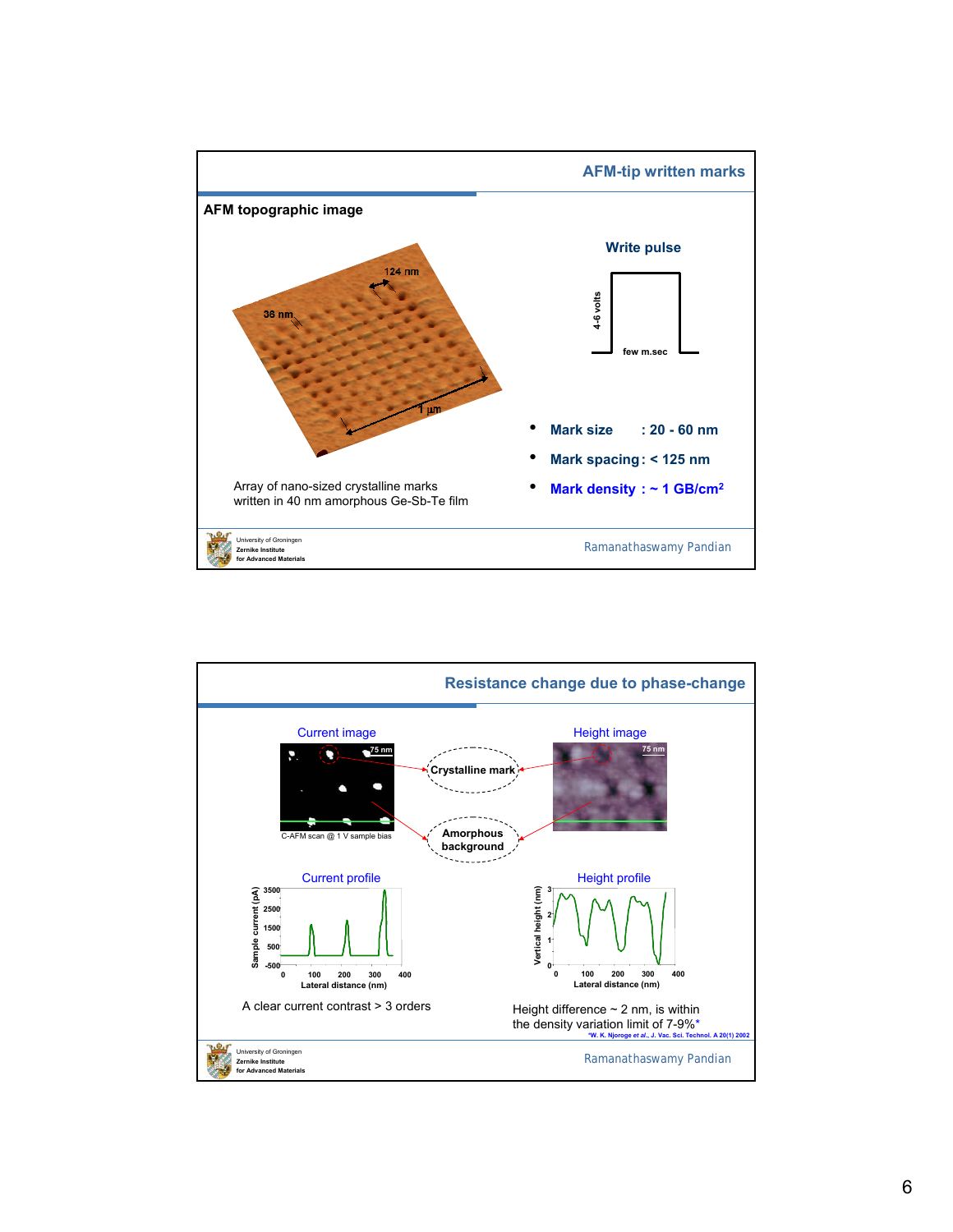